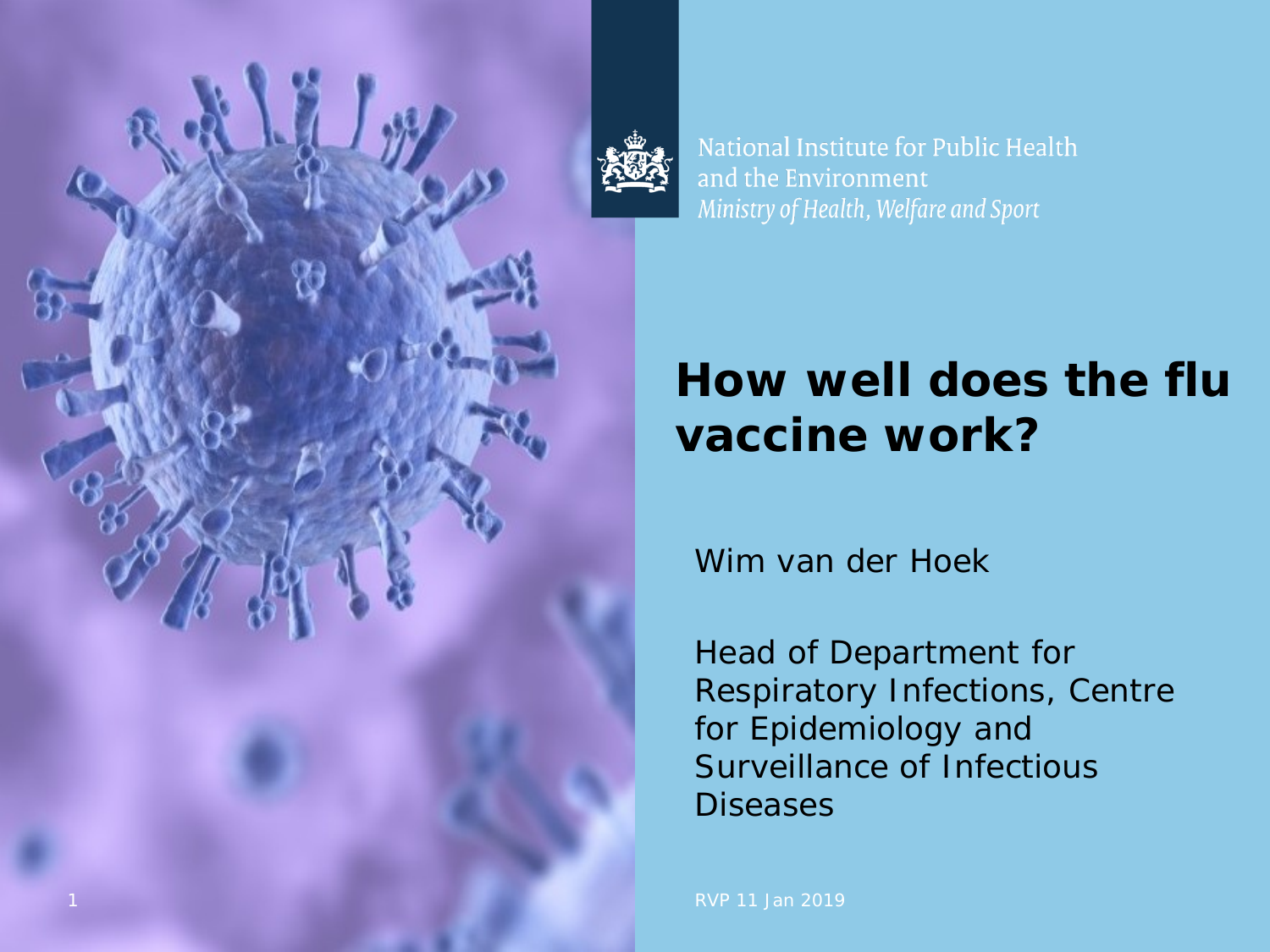

### **Target groups National Influenza Prevention Program (NPG)**

- Persons aged 60 or over
- Children and adults with certain conditions, such as:
	- asthma or other chronic lung disease
	- chronic heart disorder
	- diabetes mellitus
	- chronic kidney disease
	- infection with HIV
	- immune compromised
- Persons with a mental handicap living in residential homes

### *Total ~37% of Dutch population*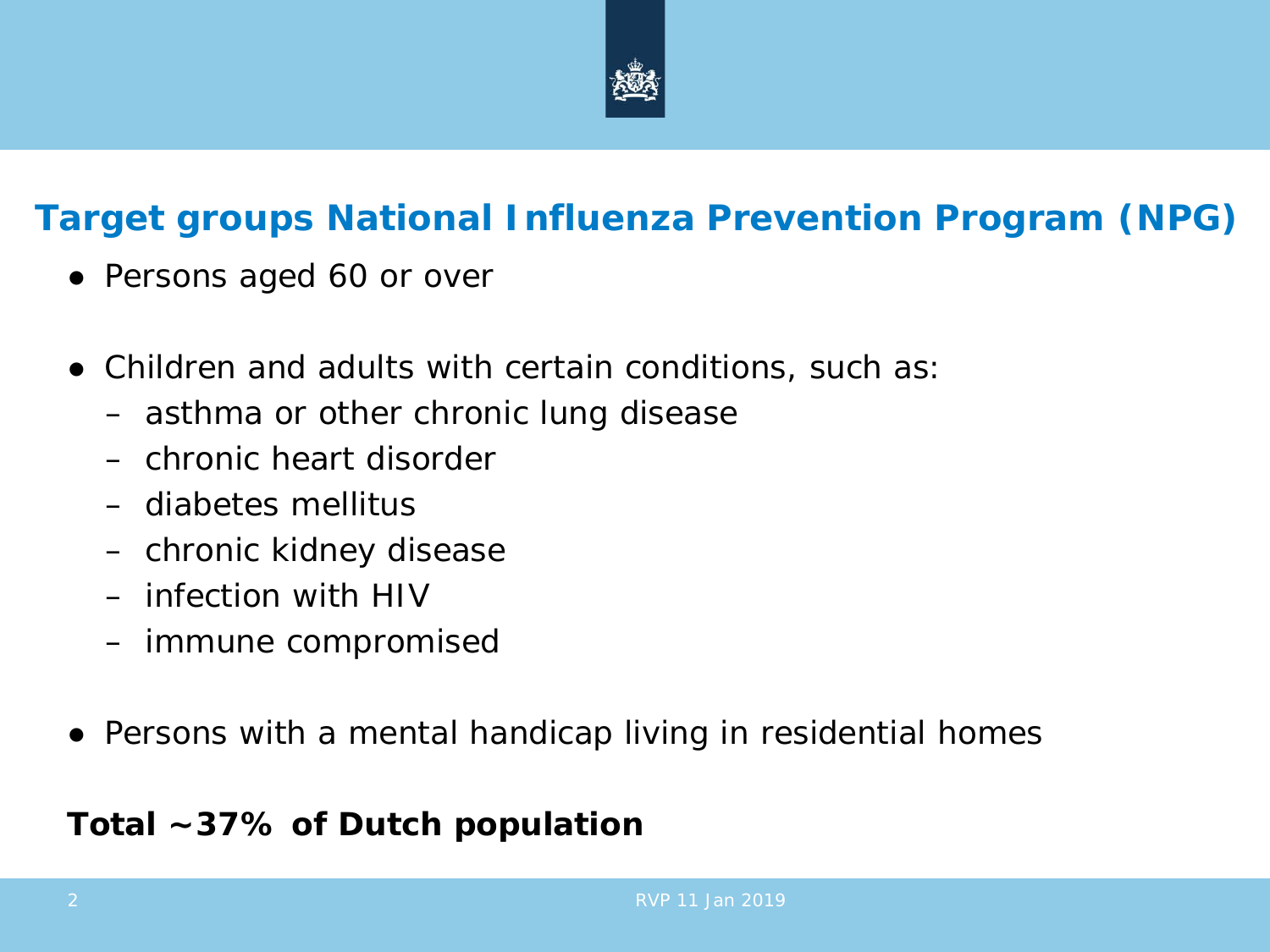

Figure 4. Seasonal influenza vaccination coverage rates in older age groups, 19 EU/EEA Member States, influenza seasons 2015-2016; 2016-2017 and, if available, 2017-2018\*



*From: ECDC (November 2018). Influenza vaccination and antiviral use in EU/EEA Member States*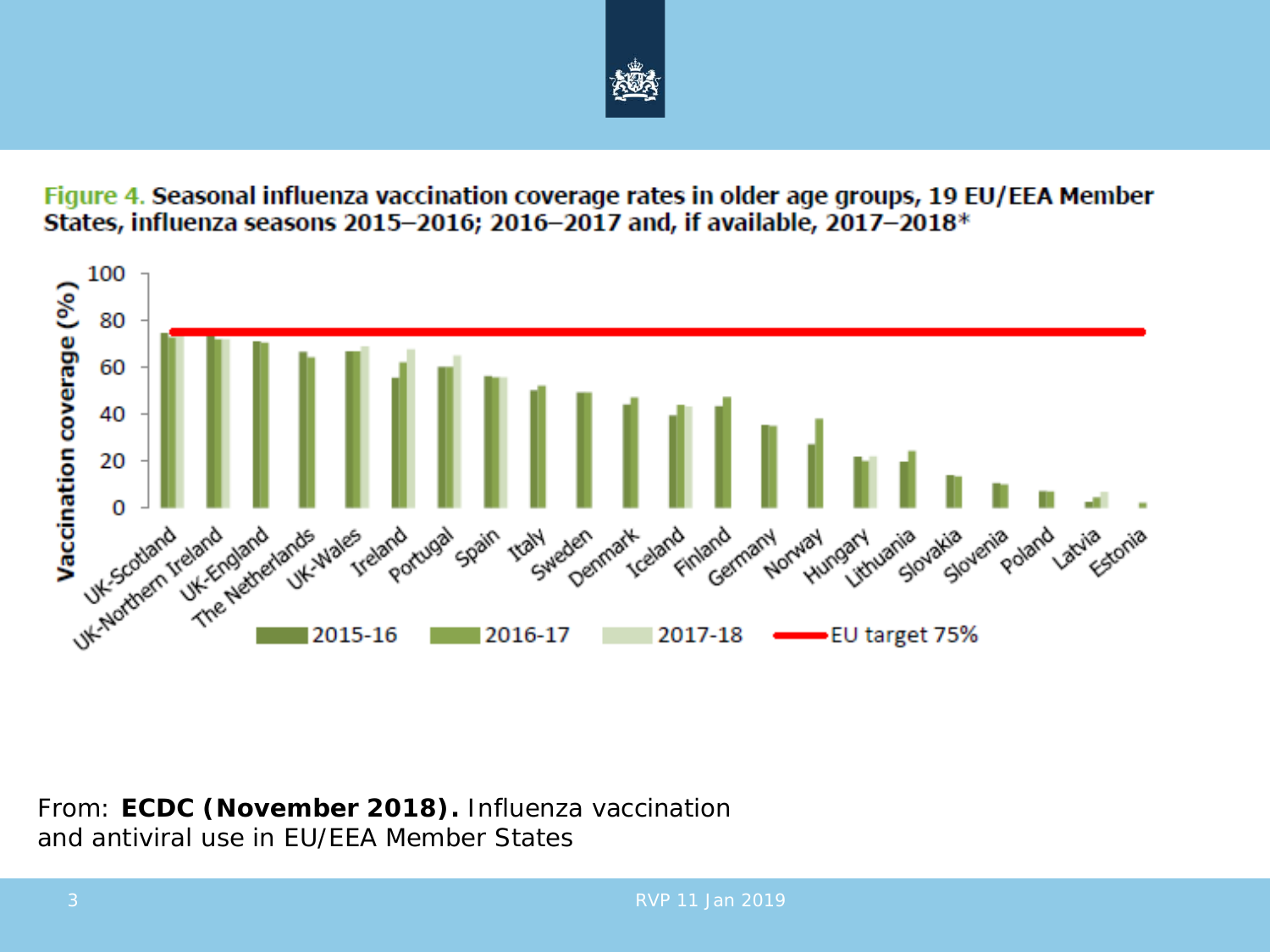

### Facts and fables

- Facts:
	- Influenza vaccines are reformulated each year to optimize the match between the vaccine and circulating viruses
	- VE can fluctuate over the years and is generally moderate
- Misconceptions:
	- Flu is not a serious problem
	- The vaccine is useless or does more harm than good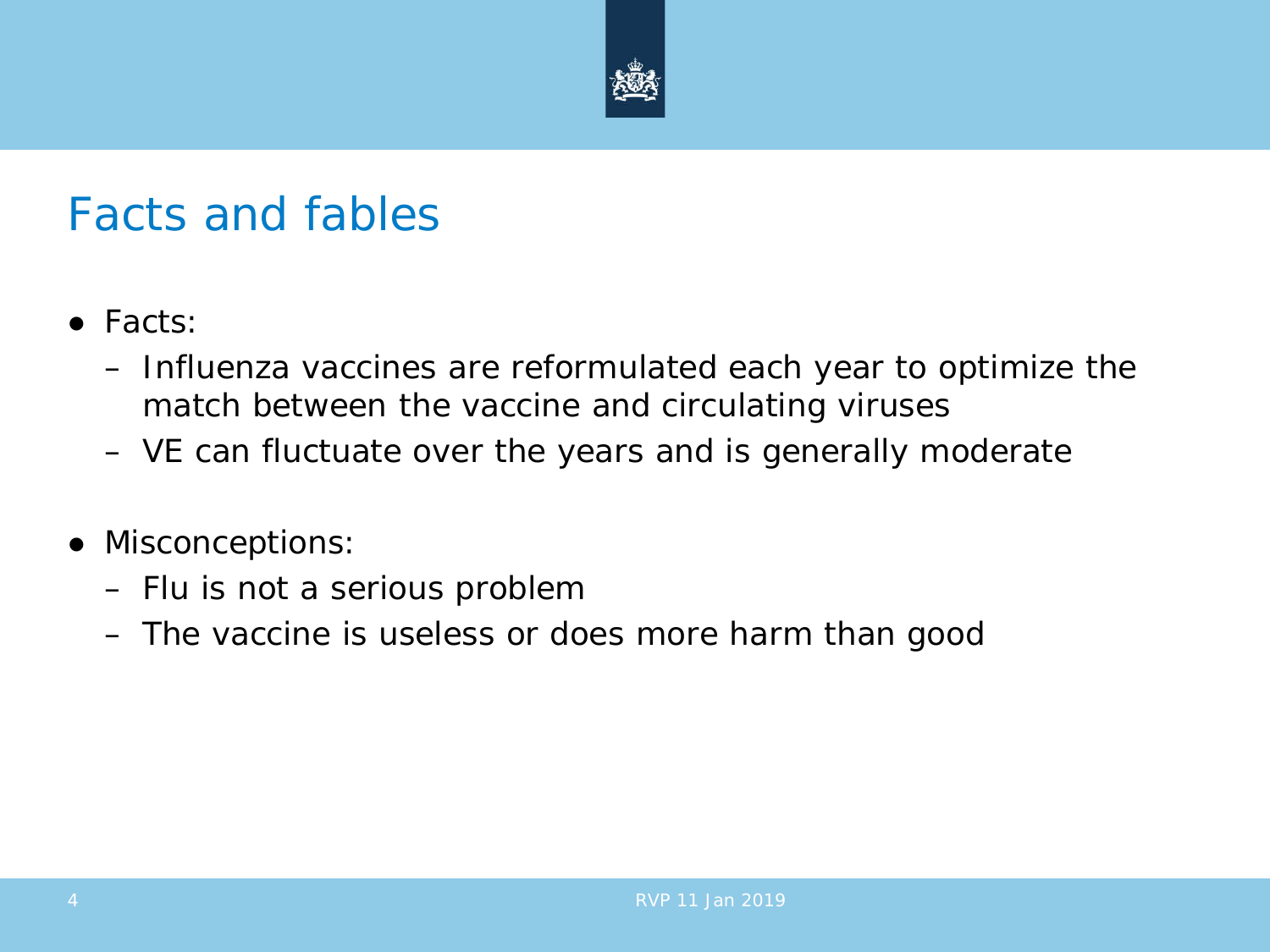### Feiten en cijfers griep in Nederland Winter van 2017/2018



- 900,000 people had a symptomatic infection caused by the influenza virus
- 16,000 hospital admissions for complications (pneumonia) of influenza
- 9,500 excess deaths in epidemic period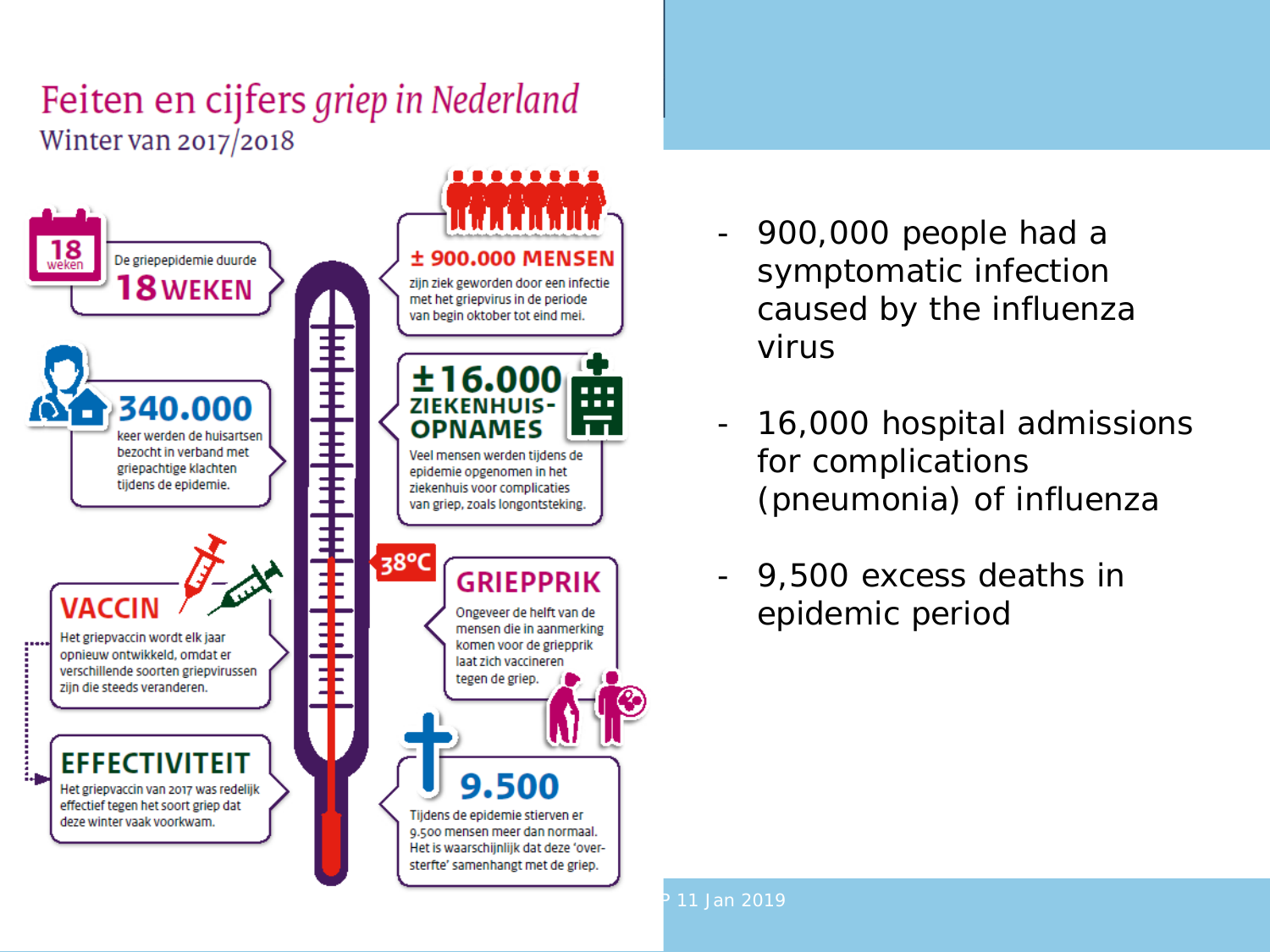

## How well does the flu vaccine work?

## '(Rational) believers' versus '(rational) non-believers'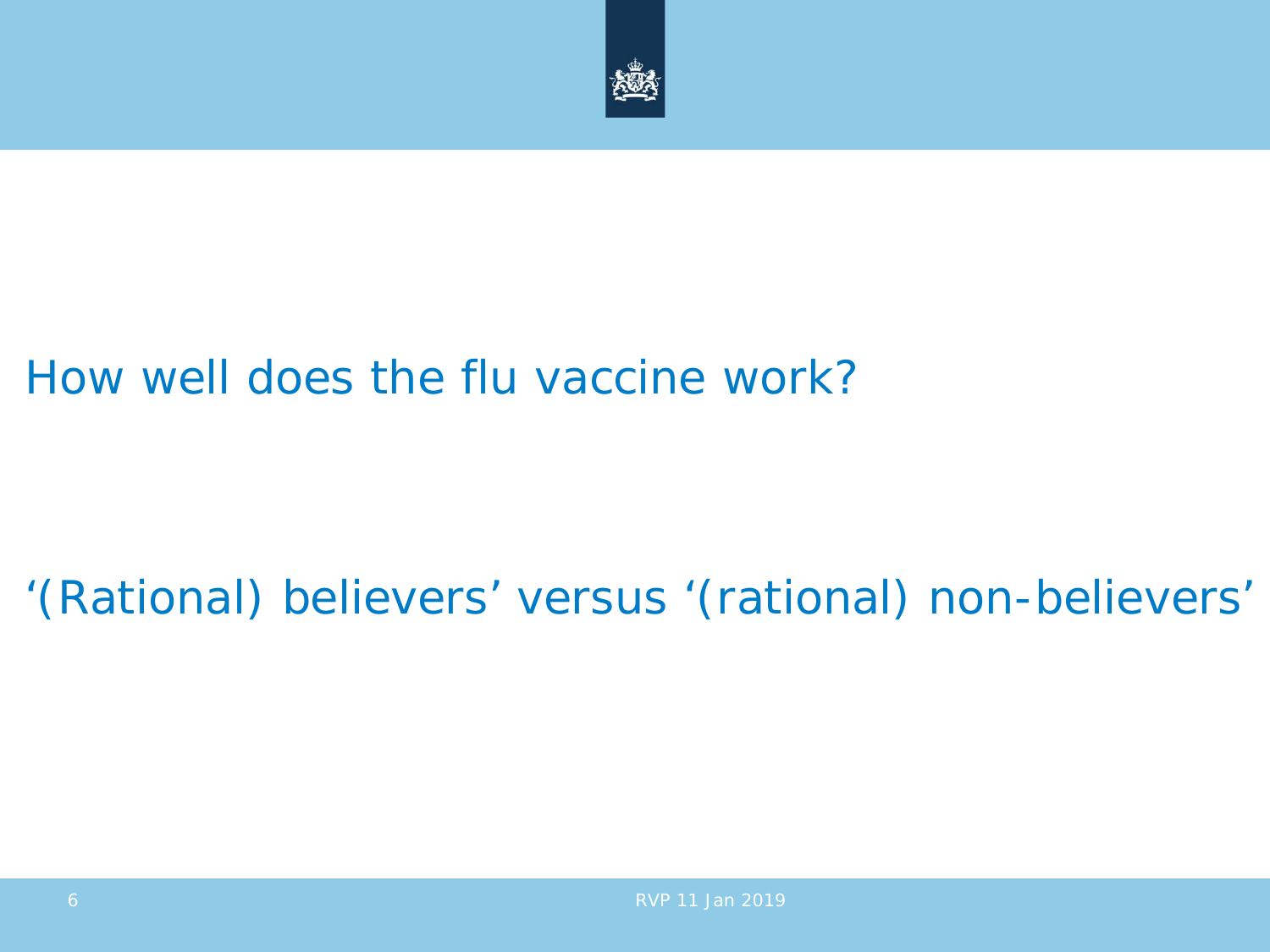

#### Vaccine 36 (2018) 2991-2997



Influenza vaccination in the elderly: Is a trial on mortality ethically acceptable?



Ruud Andreas Fritz Verhees<sup>a,\*</sup>, Wybo Dondorp<sup>b</sup>, Carel Thijs<sup>c</sup>, Geert Jan Dinant<sup>a</sup>, Johannes Andreas Knottnerus<sup>a</sup>

a Department of Family Medicine, School for Public Health and Primary Care (CAPHRI), Maastricht University, P.O. Box 616, 6200 MD Maastricht, The Netherlands <sup>b</sup> Department of Health, Ethics and Society, School for Public Health and Primary Care (CAPHRI), Maastricht University, P.O. Box 616, 6200 MD Maastricht, The Netherlands

<sup>c</sup> Department of Epidemiology, School for Public Health and Primary Care (CAPHRI), Maastricht University, P.O. Box 616, 6200 MD Maastricht, The Netherlands

### NTvG: 6 September 2018

**A trial to study the effect of influenza vaccination in the elderly: ethical, feasible and badly needed** Miquel B. Ekkelenkamp, C.H. (Henri) van Werkhoven, Patricia C.J. Bruijning-Verhagen en Marc J.M. Bonten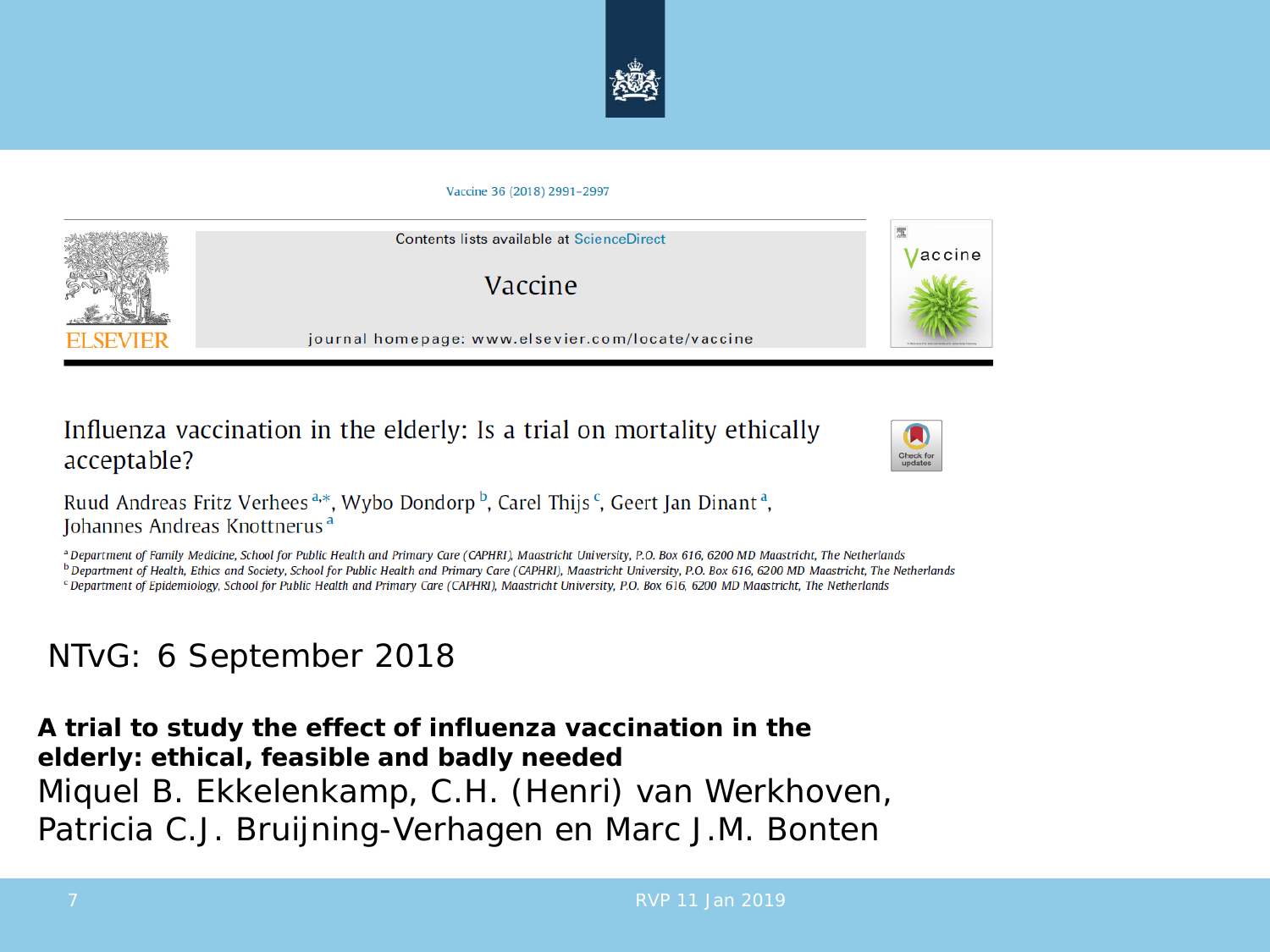

### Estimating influenza VE withTND (from Sullivan et al. Expert Rev Vaccines, 2014)

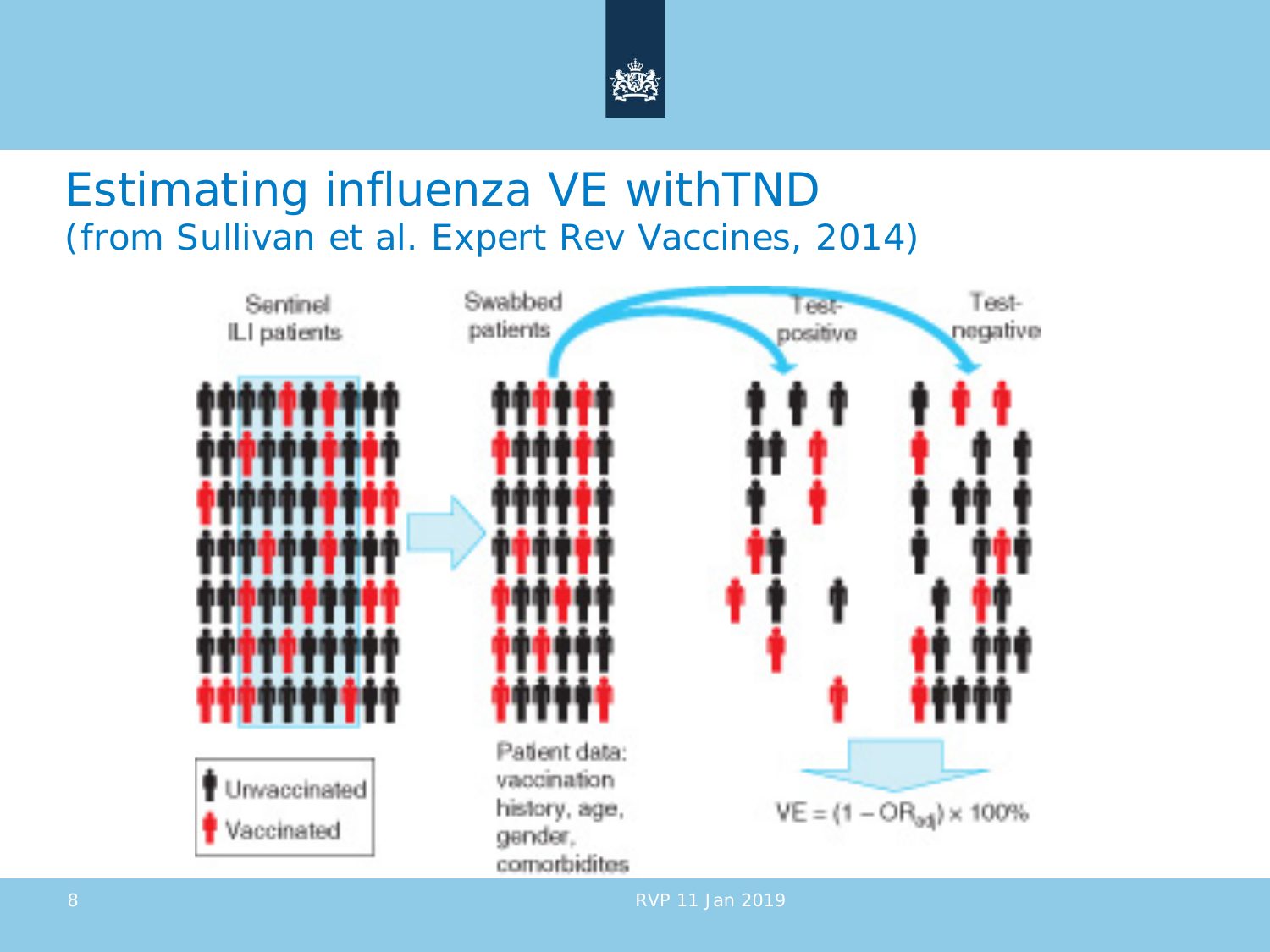

# I-MOVE (Influenza Monitoring Vaccine Effectiveness)

- Development of validated methodologies for observational studies
- VE estimates every year, as early in the influenza season as possible based on existing surveillance systems

**10-year average (2008/09 to 2017/18): VE 40%**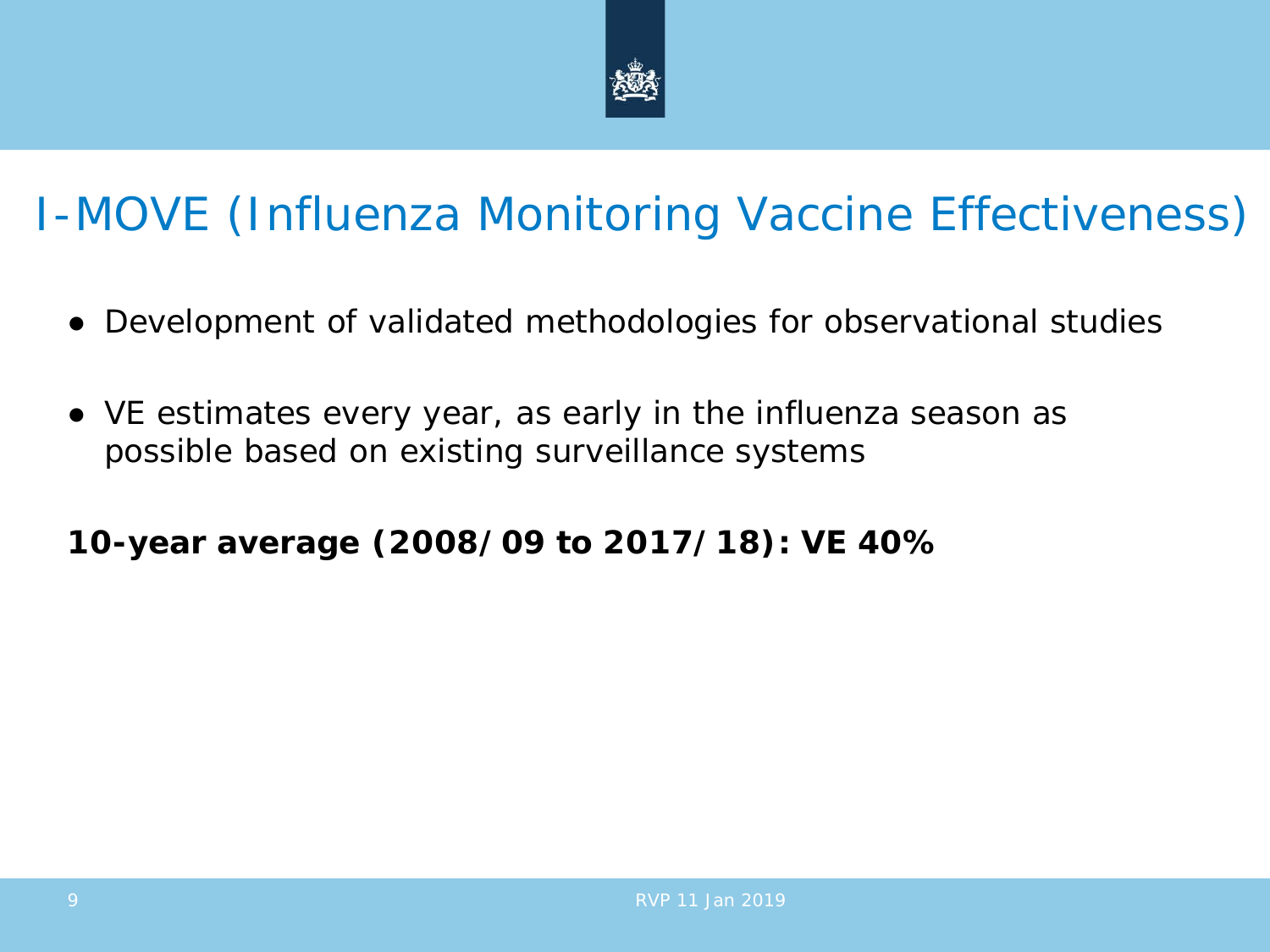

### B circulation in The Netherlands, 15 seasons



 $A(H1N1)2$   $A(H3N2)$   $B/Vic$   $B/Yam$ 

| %B                         |     | 20  | 36  |     | ــ ب | ٥   |     | 40  | 10  | 31  | b   | 18  | 33  | ◠   | 67  |
|----------------------------|-----|-----|-----|-----|------|-----|-----|-----|-----|-----|-----|-----|-----|-----|-----|
| Lineage in<br>vaccine      | Vic | Yam | Yam | Vic | Vic  | Yam | Vic | Vic | Vic | Yam | Yam | Yam | Yam | Vic | Vic |
| <b>Lineage</b><br>mismatch |     |     |     |     |      |     |     |     |     |     |     |     |     |     |     |

**9/15 seasons lineage mismatch**

10 Nivel 12 januari 2019<br>**Graph compiled by Adam Meijer (RIVM)** And the setting of the setting of the setting of the setting of the setti